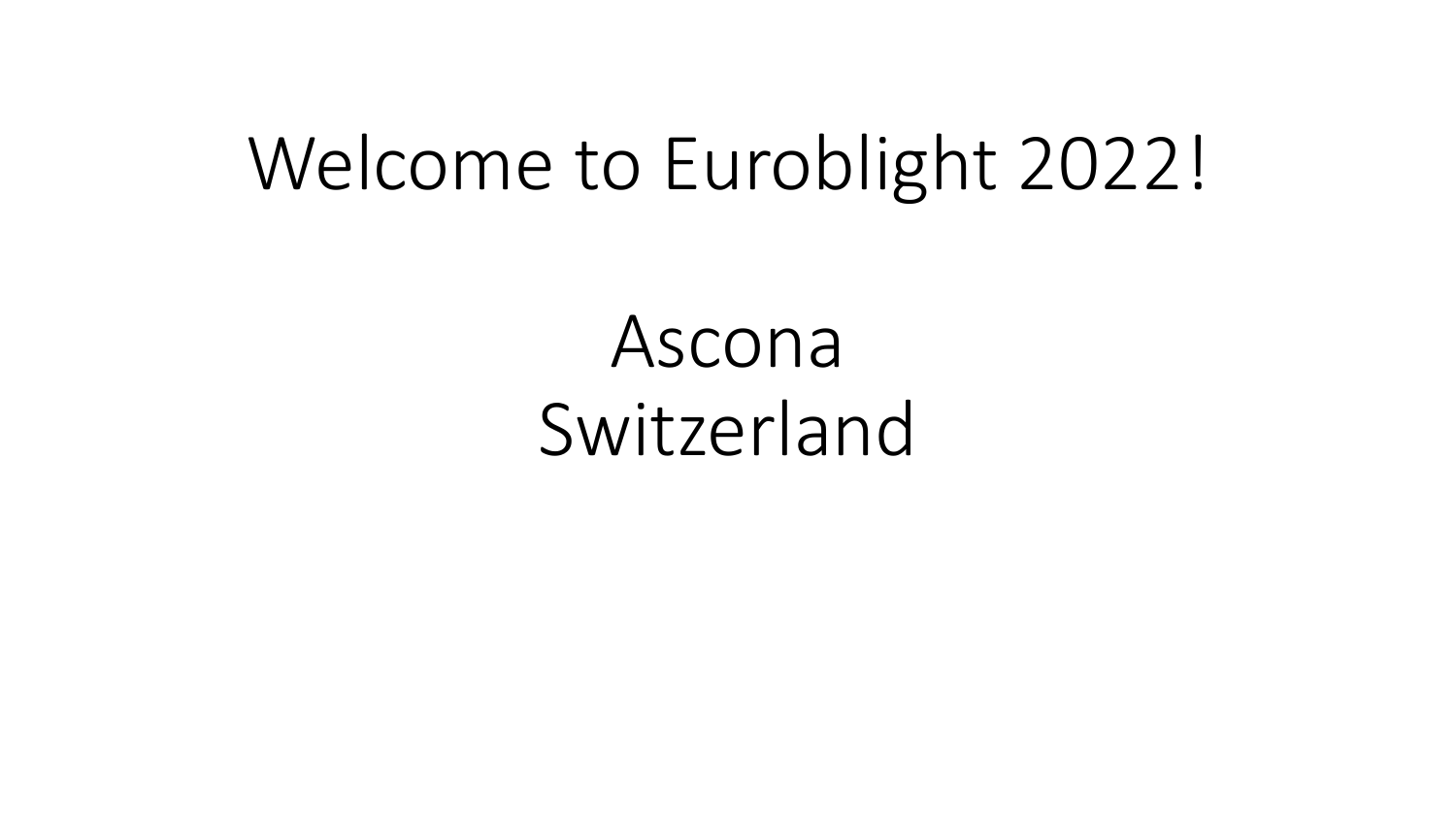

# Thank you!

- Agroscope and
- local organisers Karen and Tomke
- Congressi Stefano Franscini
- Our sponsors:

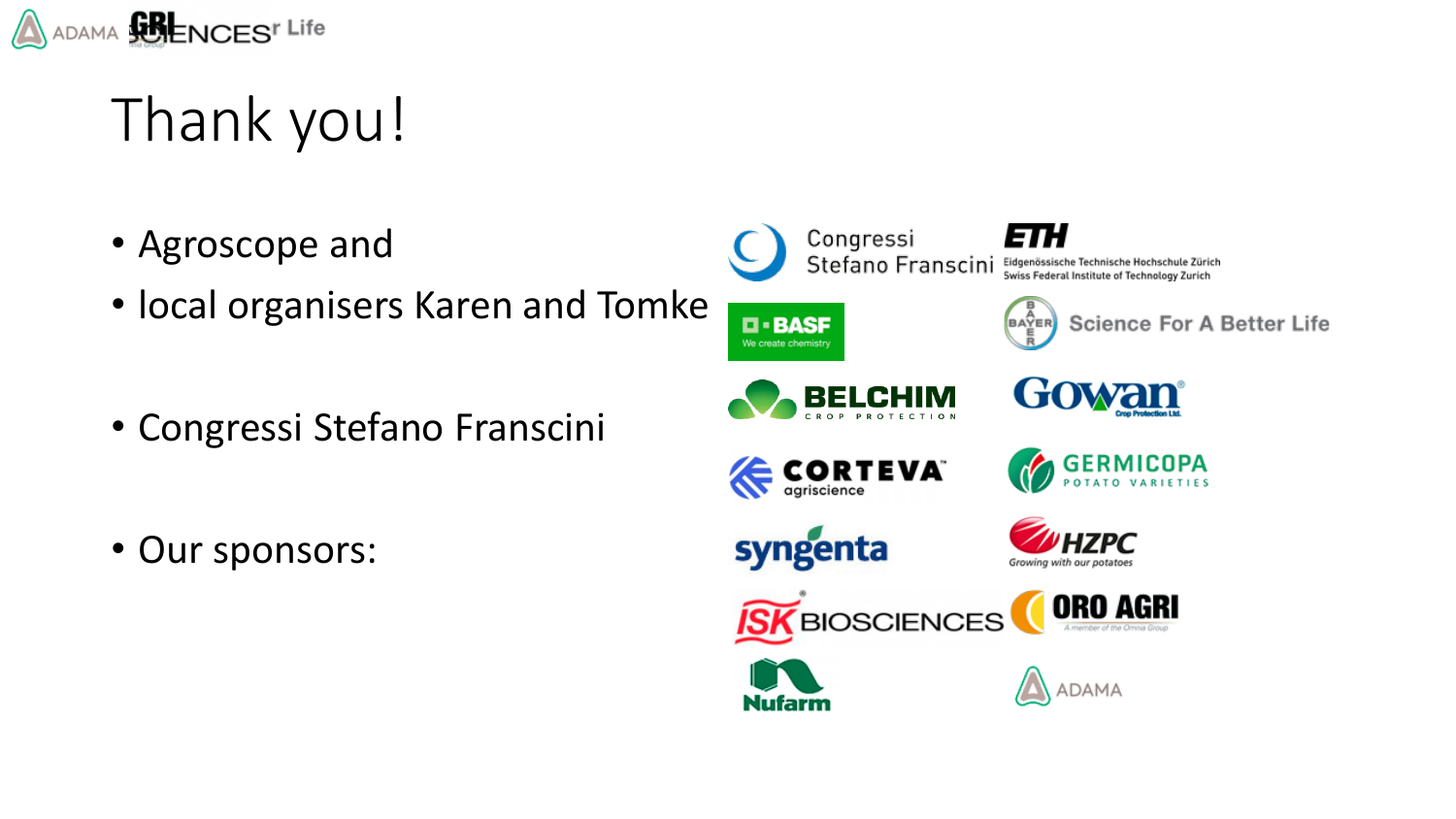# Euroblight

- Established 1996
	- EU.NET.ICP & Eucablight  $\rightarrow$  Euroblight
	- Regular meetings: Agroscope, CSF & Monte Verita, host the 19<sup>th</sup> Euroblight meeting

#### Activities:

- Annual pathogen monitoring  $\rightarrow$  press release early spring
- Euroblight statement after every meeting
- Standardized tools & protocols, continuously updated
- Participates in many project proposals and similar initiatives
- Sister networks in Asia, S. America, N. America & Africa
- Many "experienced participants" but also new participants: WELCOME!
- First Blended meeting (and last one?)
	- $\cdot$   $\sim$  67 live participants
	- ~45 online participants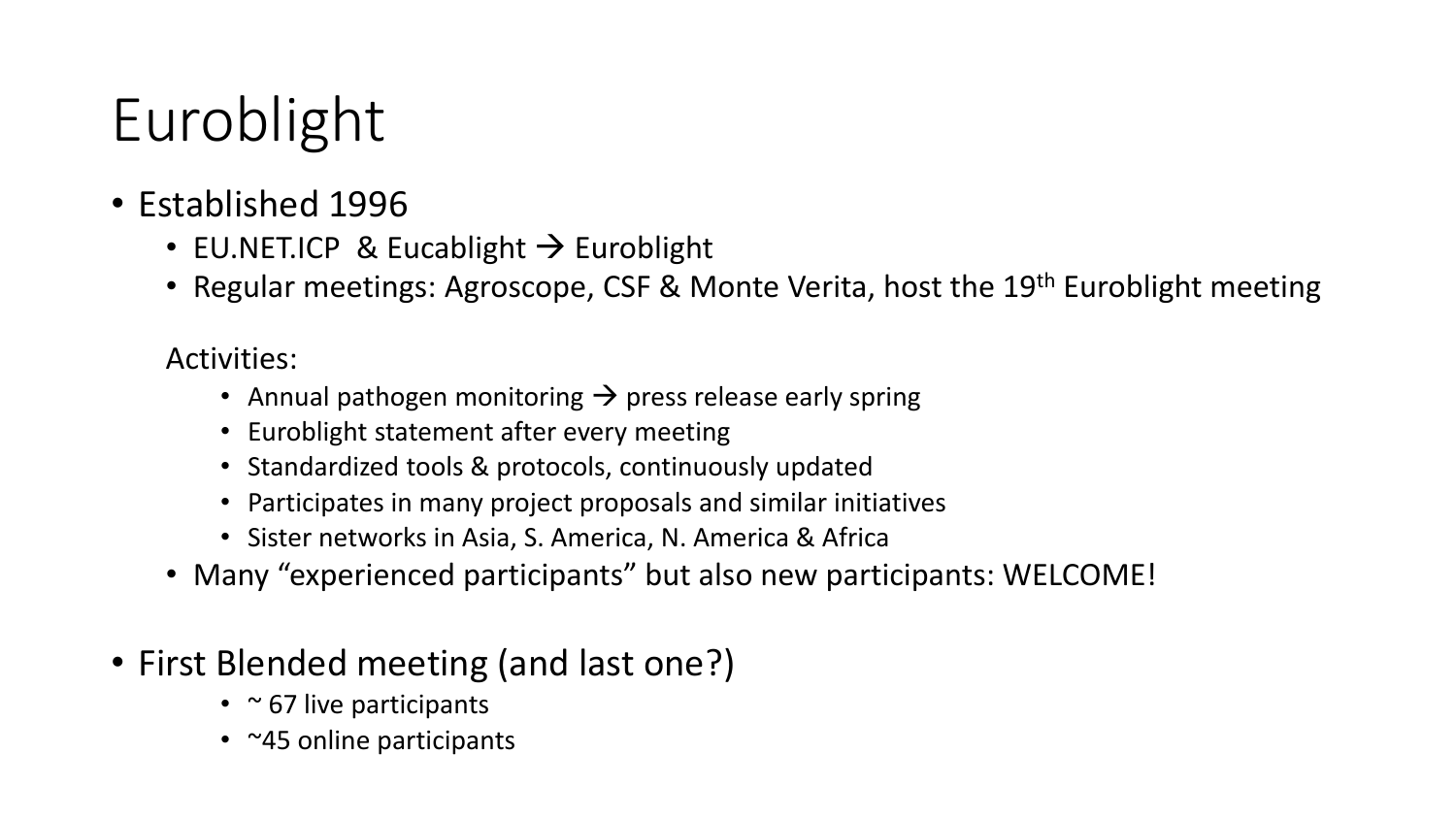## Durable control of EB & LB in potato

- Pathogens are continuously changing, to our disadvantage Latest updates will be presented during Euroblight 2022
- Increasing societal demand for durable forms of pest, disease and weed control
- Expressed in e.g. F2F strategy and many similar national policies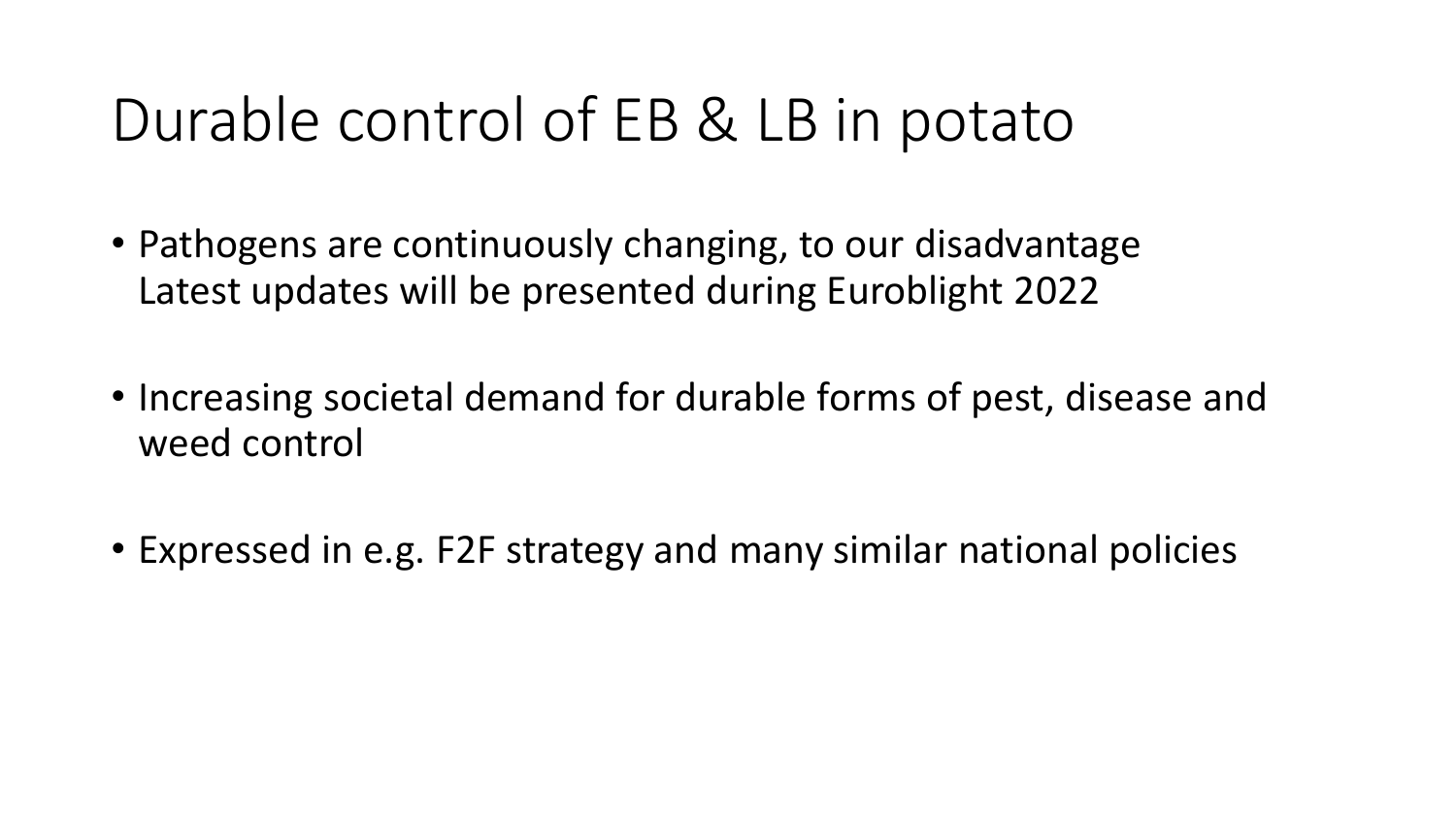## Challenges

- How to control potato EB & LB in a durable way?
- Priorities from (online) Euroblight 2021 meetings:
	- Understand the pathogen populations: Composition, evolution, drivers
	- Innovative, effective and sustainable management strategies based on IPM/ICM
	- Protect the tools used to control EB/LB against the risks posed by pathogen adaptation